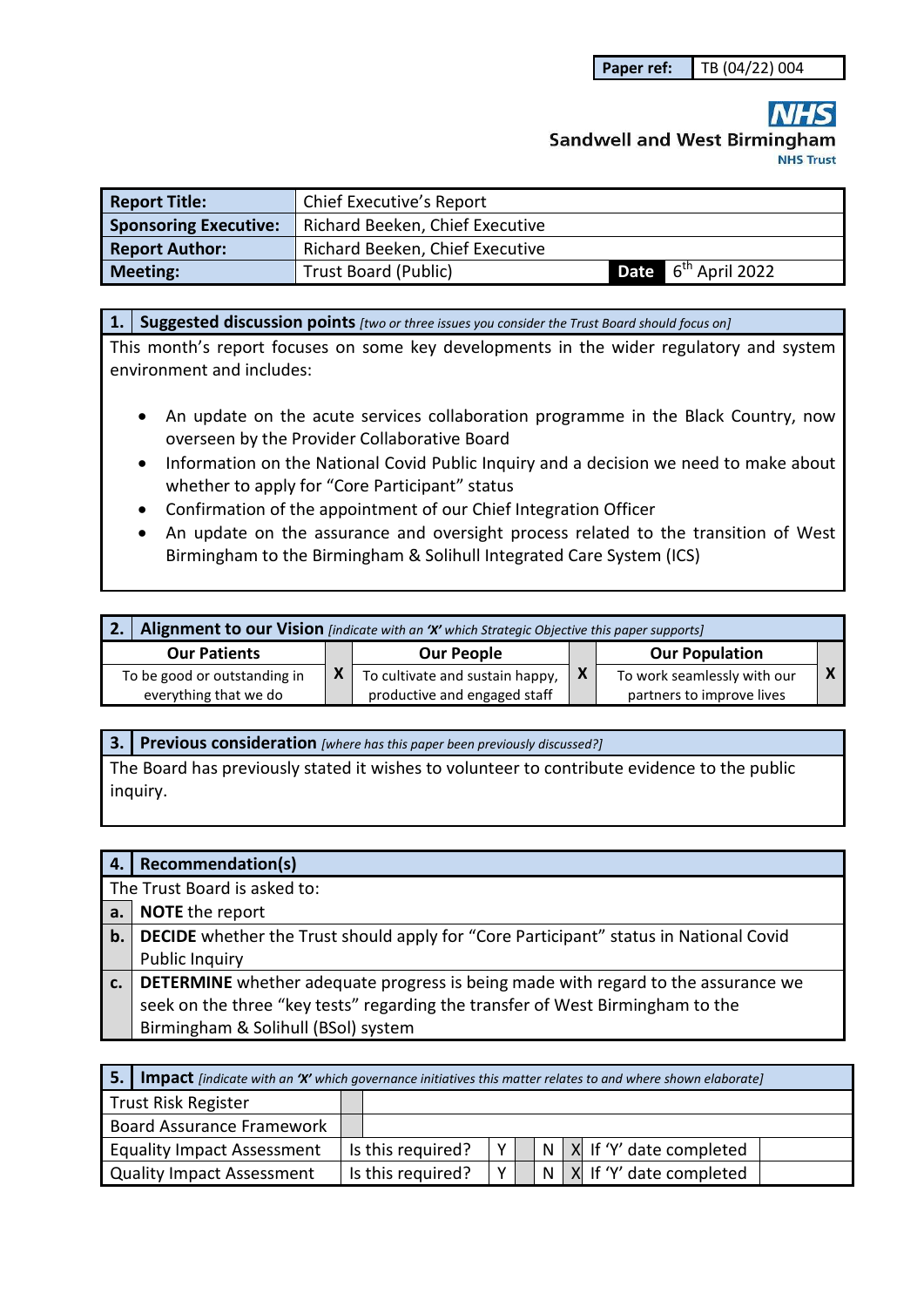### **SANDWELL AND WEST BIRMINGHAM NHS TRUST**

## **Report to the Public Trust Board: 6th April 2022**

#### **Chief Executive's Report**

#### **1. Purpose of the Report**

1.1 The Chief Executive's report is a monthly opportunity to update the Board on pertinent matters in the strategic, regulatory or system environment, not reported on elsewhere in the Board papers or agenda.

#### **2. Acute Care Collaboration**

- 2.1 The third clinical summit of the Black Country Acute Services Collaboration was held this month. The following issues were presented upon and discussed:
- 2.2 A report with high level options on service configuration and elective/emergency activity segregation was received. It was agreed that the next step was for each systemwide clinical lead to work up the pro's and con's of each theoretical option and work up clear recommendations, by service, with regard to how the collaborative can make the service better than the sum of its parts. The Provider Collaborative Board, now chaired by the Trust Chair, Sir David Nicholson, would make the final decisions in principle, in advance of any further engagement with local elected representatives or the wider public.
- 2.3 Clinical networks in gynaecology, ear nose and throat (ENT), urology, dermatology, breast surgery, colorectal, ophthalmology, critical care and orthopaedics, are now forming across our system. Each has varying levels of maturity and detail of its work, however this is a major step forward for a system whose clinicians have never been given the mandate to work together to plan for improved service provision across our system before.
- 2.4 Our executive leads for the work remain the Chief Medical Officer and the Chief Strategy Officer.

#### **3. The COVID-19 Public Inquiry: draft Terms of Reference**

- 3.1 On the 15th March 2022 the UK Government published draft Terms of Reference (ToR) for the Public Inquiry into the Covid-19 pandemic. The draft ToR set out the areas to be examined, considered and reported upon regarding the preparation and response to the pandemic in England and the devolved nations. The draft ToR are wide ranging covering a range of issues, industries and sectors. Topics include:
	- How the NHS and the social care system responded to the pandemic.
	- How the government came to make decisions (including those related to lockdowns and shielding).
	- The effect of the pandemic on industries, such as travel and hospitality.
	- The economic support provided to businesses and members of the public.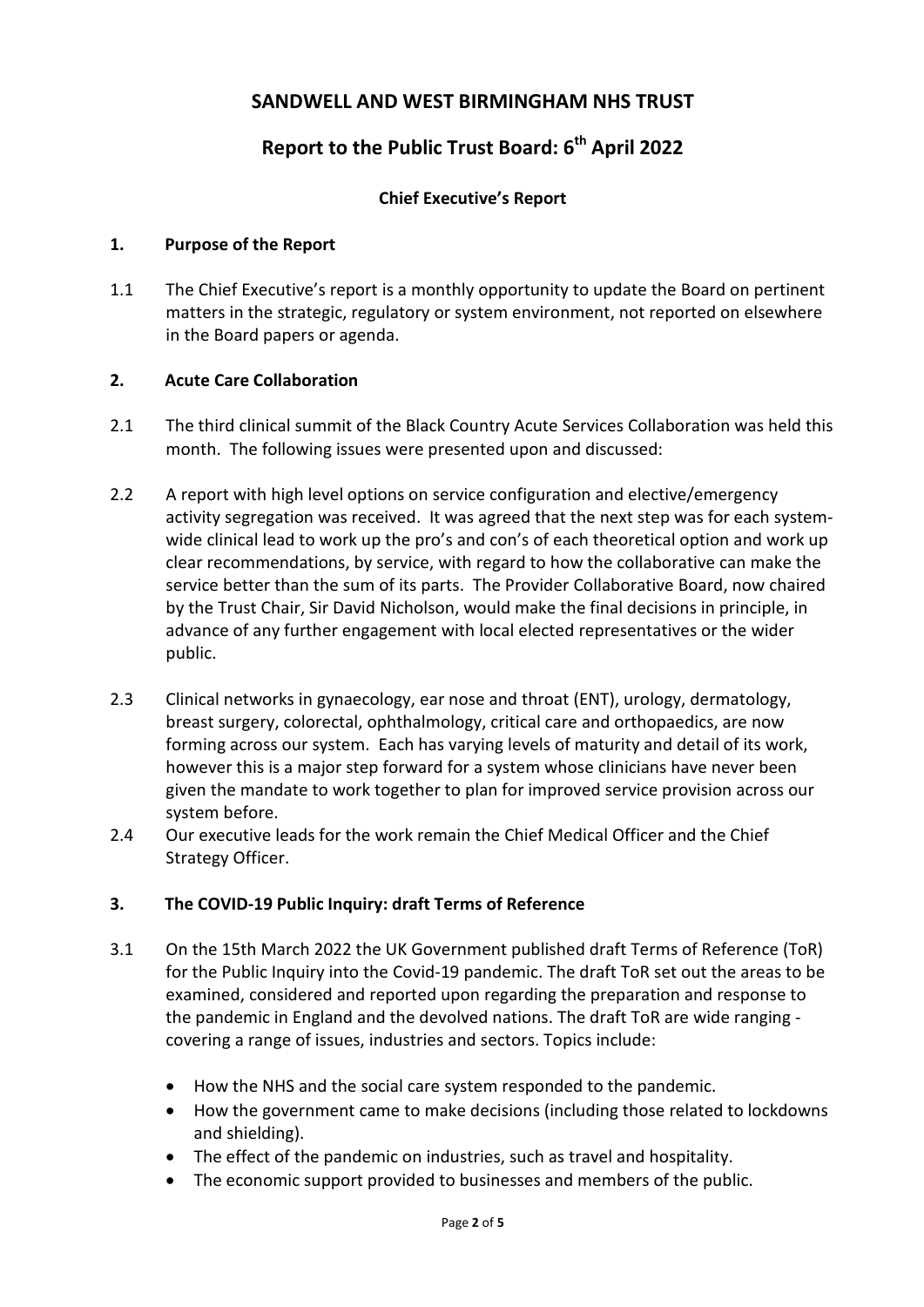- 3.2 Specifically to the health and care sector, the draft ToR are:
	- preparedness, initial capacity and the ability to increase capacity, and resilience;
	- the management of the pandemic in hospitals, including infection prevention and control, triage, critical care capacity, the discharge of patients, the use of 'Do not attempt cardiopulmonary resuscitation' (DNACPR) decisions, the approach to palliative care, workforce testing, changes to inspections, and the impact on staff and staffing levels;
	- the management of the pandemic in care homes and other care settings, including infection prevention and control, the transfer of residents to or from homes, treatment and care of residents, restrictions on visiting, and changes to inspections;
	- the procurement and distribution of key equipment and supplies, including PPE and ventilators;
	- the development and delivery of therapeutics and vaccines;
	- the consequences of the pandemic on provision for non-Covid related conditions and needs; and provision for those experiencing long-Covid
- 3.3 Following a period of public consultation the ToR will be finalised and then consideration given to Core Participants of the Inquiry and requests for disclosure. The consultation ends on 7 April 2022.
- 3.4 In due course, a timetable will be set for the Inquiry. The Government's response to the pandemic and decision making, as well as that of the health and care sector, will likely be prioritised in the timetable. However, given the scale of the draft ToR the start of the Inquiry remains many months away.
- 3.5 One of the tasks that the Inquiry Chair, Baroness Hallett, will be required to undertake is to designate those organisations, and possibly individuals who will be given Core Participant status. In addition, any person or organisation can apply to be a Core Participant with permission of the Chair.
- 3.6 Given the reference within the draft ToR to the response by the health and care sector, it is likely some NHS Trusts and Care Homes will be afforded Core Participant status. It is still unclear whether there will be some form of selection of NHS Trusts and care homes to cover the range of different types of settings.
- 3.7 We may wish to apply for Core Participant status because of our Trust's notable experiences throughout the pandemic which could provide valuable learning, such as:
	- The Trust was one of the most impacted providers in the country for the number of Covid-19 inpatients as a proportion of total beds.
	- Intensive Care Units (ICU) reservists a programme to train and deploy our own staff to support where most needed.
	- Inclusive testing programme offering PCR testing to all key workers in advance of this becoming more widely available.
	- Support to care homes with training, testing and PPE.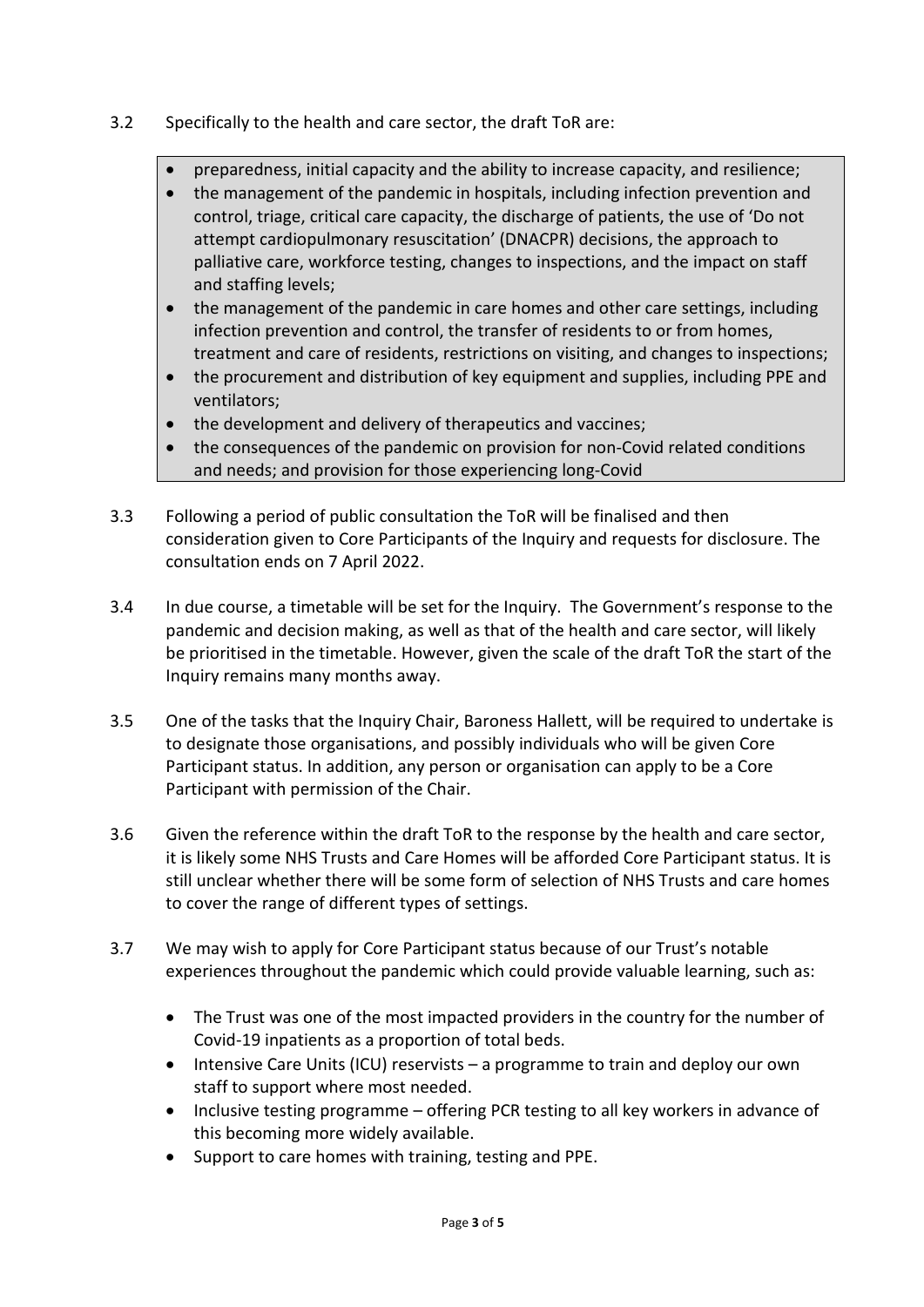- Equipment safety concerns raised by Trust clinicians which led to changing provision of ventilators.
- Listening to health concerns from BAME staff about personal safety at work which influenced individual risk assessments.
- Community concerns about the impact of Covid-19 on the BAME population and how that influenced clinical decision-making.
- Community vaccination programme including the house-bound, pop up community clinics and child friendly environments.
- 3.8 As reported to the Board in January 2022, the Trust has taken steps to prepare for the Inquiry including appointing an Inquiry Lead, issuing a "stop notice" to all staff to prevent destruction of evidence and checking processes for ensuring contact details for leavers and key personnel. The local inquiry teams' focus will now shift to start collating and sequencing documentation "relevant" to the ToR for possible disclosure to the public Inquiry.

#### **4. Chief Integration Officer appointment**

- 4.1 I am delighted to confirm the appointment of Daren Fradgley to the Chief Integration Officer role, following a competitive recruitment process and an interview involving all our statutory partners in Sandwell. Board colleagues will be aware that this role serves the Sandwell Health & Care Partnership as well as being a member of our Board. The post is funded jointly by all the statutory partners in the borough and is the key response of the partnership to the Integration White Paper expectation that each "Place" has an accountable officer for service integration.
- 4.2 Daren is a practicing and registered paramedic and will be the executive lead for the delivery of all our primary care and community services at the Trust.

#### **5. The transition of West Birmingham "Place" to Birmingham & Solihull ICS**

- 5.1 The Chief Finance Officer and I represented the Trust at the oversight group for the transition on  $16<sup>th</sup>$  March. Our key objective in attending these sessions is to seek assurance on the three "key tests" our Board set out it needed, in relation to the transfer.
- 5.2 The transfer will happen on  $1<sup>st</sup>$  July, in line with Integrated Care Boards (ICB) becoming statutory bodies.
- 5.3 There was a transparent sharing of budget information regarding the CCG's management resource for West Birmingham as a place. The resource is not insignificant. Development funding has been allocated by the CCG on top of this budget to help West Birmingham and its multi-agency partnership, better establish itself as a virtual organisation, much as we are doing in Sandwell place. Unfortunately, there was no specific commitment from the BSol system team regarding full devolution of that budget to the West Birmingham partnership. Whilst this is not a "deal breaker" from a GP/PCN perspective at this juncture and there is a general view that a decent level of local determination will be possible, it doesn't yet completely fulfil one of our key tests